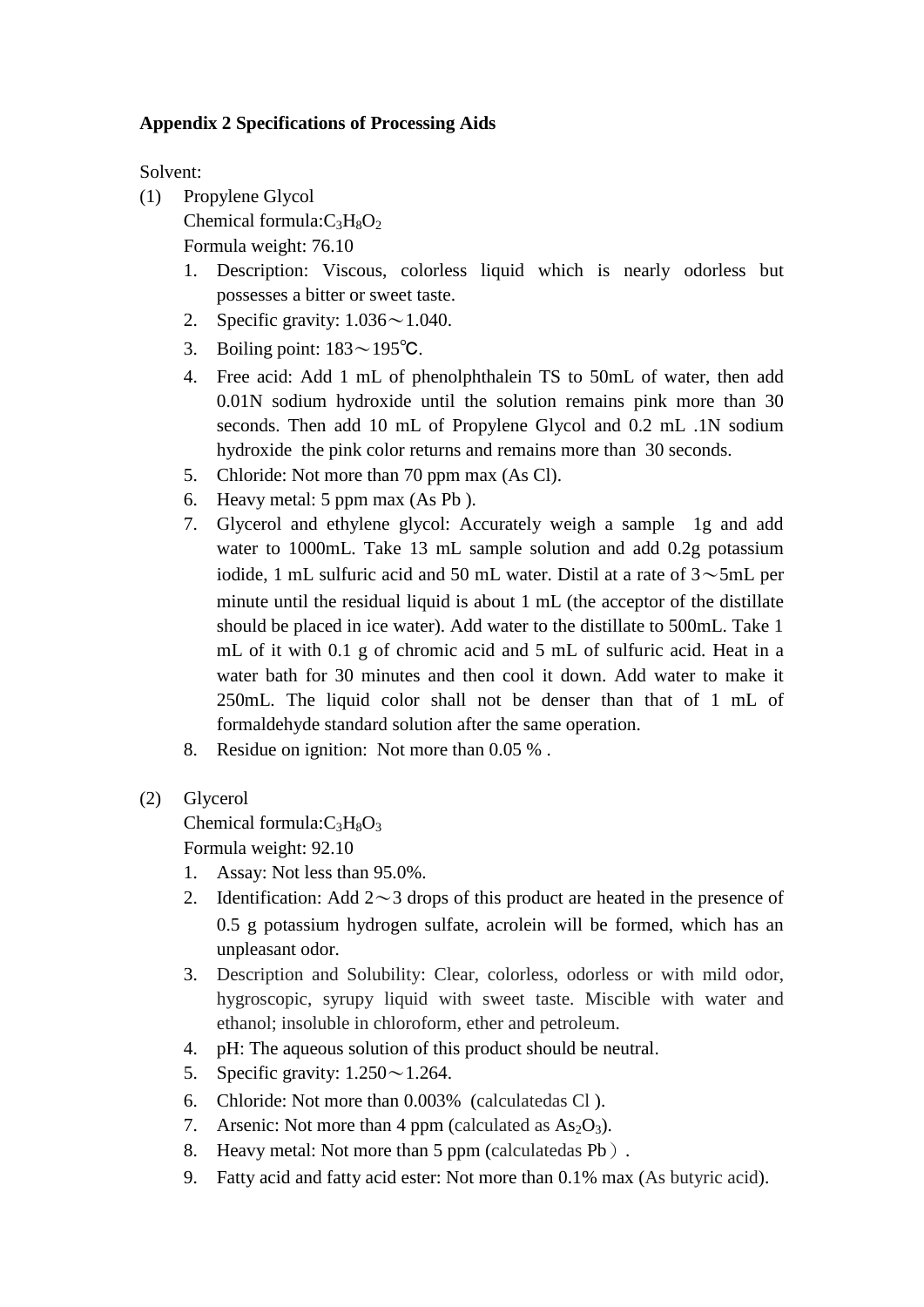- 10. Acrolein, glucose and ammonium salt: Heat a mixture of 5 mL of sample and 5 mL of potassium hydroxide solution (1 in 10) at 60°C for 5 minutes. It neither becomes yellow nor emits an odor of ammonia.
- 11. Residue on ignition: Not more than  $0.01\%$  ( $800\pm25\degree$ C, to constant weight).
- (3) Hexane

Chemical formula: This product mainly contains n-Hexane,  $C_6H_{14}$ .

- 1. Description: Colorless, very volatile liquid with gasoline-like odor.
- 2. Specific gravity:  $0.659 \sim 0.685$ .
- 3. Refractive index:  $n^{20}$   $_{D} = 1.374 \sim 1.386$ .
- 4. pH: After 30 mL of sample is mixed 10 mL with water and fully shaken, the separated water layer should be neutral.
- 5. Sulfide: Add 3 mL of silver ammonium nitrate test solution to 5 mL of sample. Fully shake and heat at 60 °C under dark for 5 minutes in a dark place, it should not be brown.
- 6. Readily carbonizable substance: Add 5 mL of sulfuric acid to 5 mL of sample. When fully mixed for 5 minutes, the liquid color of the sulfuric acid layer shall not be denser than that of mixture B.
- 7. Benzene: not more than  $0.25 \text{ v/v } \%$ .
- 8. Distillation range: 95% v/v distils between 64 to 70℃.
- 9. Residual on evaporation: Not more than 13 ppm( $105^{\circ}$ C, 30 minutes).
- (4) Isopropyl Alcohol (Isopropanol) Synonyms:2-Propanol; propan-2-ol Chemical formula: $C_3H_8O$ C.A.S. No. 67-63-0
	- Formula weight: 60.10
	- 1. Assay:  $C_3H_8O$  not less than 99.5%.
	- 2. Description: Colorless liquid compound with a strong odor.
	- 3. Solubility: Miscible with water, ethanol, [ether,](https://en.wikipedia.org/wiki/Ether) and other organic solvent.
	- 4. Specific gravity:  $d^{20}$  <sub>20</sub>: 0.784-0.788.
	- 5. Refractive index:  $n^{20}$  <sub>D</sub>: 1.377-1.380.
	- 6. Water: Not more than 0.2% (Karl Fischer Method).
	- 7. Distillation range: Should not exceed 1℃ and should include 82.3 ℃.
	- 8. Non-volatile residue: Not more than 2 mg/100 mL.
	- 9. Acidity: Not more than 0.002% max (calculated as acetic acid).
	- 10. Other alcohol, ether and volatile impurities: Not more than 0.5 wt% total, with not more than 0.1% of any single ethers.
	- 11. Lead: Not more than 1 mg/kg.
- (5) Acetone

Synonyms: Dimethylketone; propanone; propan-2-one Chemical formula: $C_3H_6O$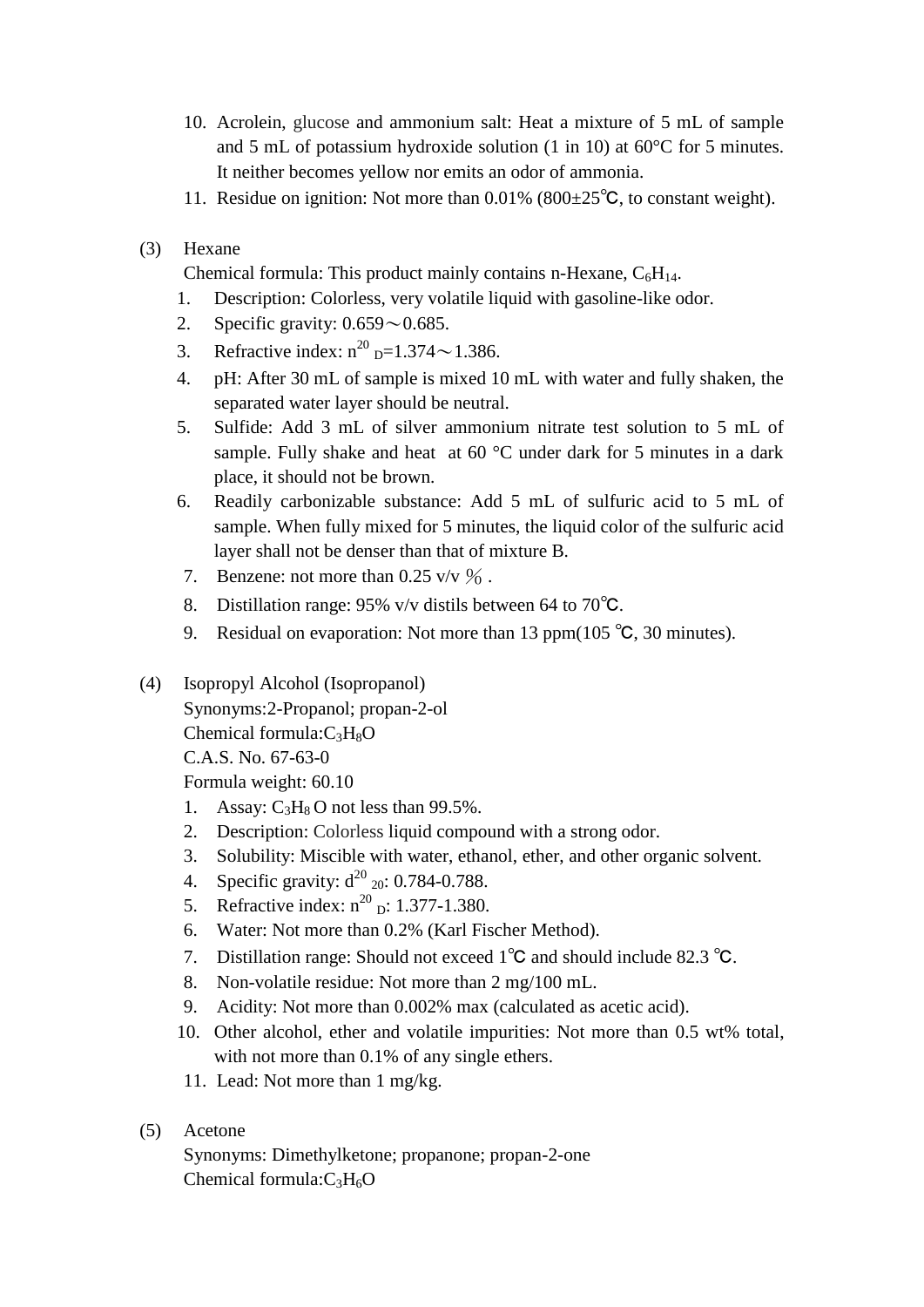CAS No. 67-64-1

Formula weight: 58.08

- 1. Assay: Not less than  $99.5\%$  min (w/w).
- 2. Description: Colorless, volatile, flammable liquid with a special odor and no precipitation or suspended matter.
- 3. Solubility: Miscible with water and ethanol in any ration.
- 4. Specific gravity:  $d^{20}$  <sub>20</sub>: 0.790-0.793.
- 5. Refractive index:  $n^{20}$  <sub>D</sub>=1.358 -1.360.
- 6. Distillation range: 55.5 -57.0 ℃
- 7. Non-volatile residue: Not more than 0.001% w/w.
- 8. Acidity: Not more than 0.002% w/w max (calculated as acetic acid).
- 9. Phenol: Not more than 0.001% w/w.
- 10. Readily oxidizable substance: 30 ml of the sample does not discolour 0.1 ml of 3% m/v freshly prepared aqueous potassium permanganate solution when shaken and allowed to stand at  $20^{\circ}$ C for 15 min.
- (6) Ethyl Acetate
	- Synonyms: Acetic acid ethyl ester; ethyl ethanoate Chemical formula:  $C_4H_8O_2$ CAS No. 141-78-6 Formula weight: 88.11
	- 1. Assay: 99.0% min.
	- 2. Description: Clear colorless liquid with a fruity odor.
	- 3. Specific gravity:  $d^{25}$  <sub>25</sub>: 0.894-0.901.
	- 4. Refractive index:  $n^{20}$  <sub>D</sub>: 1.371-1.376.
	- 5. Acid value: Not more than 5.0.
	- 6. Boiling point: 77 ℃.
- (7) Triacetin

Synonyms: Glyceryl triacetate Chemical formula:  $C_9H_{14}O_6$ CAS No. 102-76-1

Formula weight: 218.21

- 1. Assay: No less than 98.5% (calculated on the anhydrous basis).
- 2. Description: Colorless somewhat oily liquid with a slightly fatty odor.
- 3. Solubility: Slightly soluble in water, miscible with ether.
- 4. Test for glycerol: Heat a few drops of this product in a test tube with about 0.5 g of potassium bisulfate. Pungent vapors of acrolein are evolved.
- 5. Test for acetate: The solution prepared for the content analysis test shows positive reaction of acetic ions.
- 6. Water content: Not more than 1.0% (Karl Fischer Method).
- 7. Refractive index: 1.429-1.431(25 ℃).
- 8. Specific gravity:  $d^{25}$  25: 1.154-1.158.